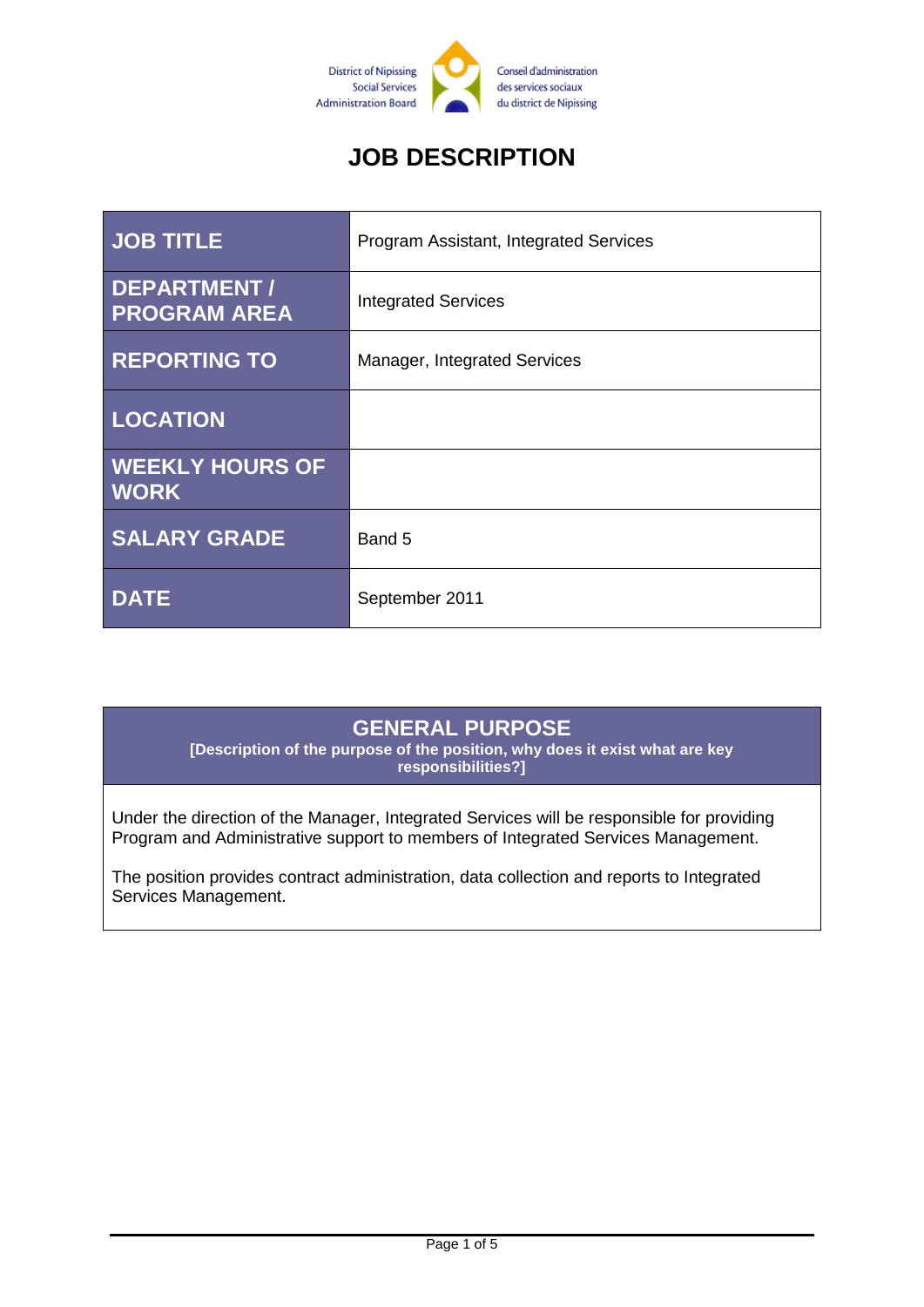# **KEY ACTIVITIES**

**[Name and list under each the key activities of the position and percentage estimate of time for each section.]**

#### **Direct Program Support**

- Coordinates operational and administrative activities within Integrated Services Management by organizing the incoming flow of work and requests in order of priority.
- Responsible for coordination and administration of all contracts in reference to due dates, amendments and monitoring of required reports for such contracts related to Integrated Services.
- Collect data from various programs and provide reports as directed by Integrated Services Management for service contracts, legal agreements and quarterly reports.
- Creates templates and flow charts for program service, financial data reports for both internal and external use with community partners.
- Gathers information and acts as liaison with community partners, providers or other government agencies to assist management in preparing reports and proposals utilizing various computer programs including but not limited to Microsoft Office.
- Organize information and maintain databases as required for various programs within Integrated Services.
- Completes program specific downloads and data entry on a daily basis according to established procedures.
- Contacts relief staff for short term work assignments at the request of Integrated Services Management.

#### **General Administrative Support, Meetings and Special Projects**

- Provides general administrative support by preparing general correspondence, memorandums and a range of program reports as requested;
- Performs general office duties including filing, copying, scanning and faxing;
- Prepares for meetings including booking meeting rooms, preparing agendas, minute taking, ordering catering and setting up meeting facilities and equipment.
- Send invites and provide follow up contact with meeting attendees on behalf of management staff as required;
- Receives calls and provides appropriate responses and information based on departmental procedures;
- Other duties as assigned including providing back up relief to other administrative support positions in the organization as required.

**As a DNSSAB employee, the position is responsible for creating, maintaining and actively participating in a respectful workplace, that is free of all forms of harassment, discrimination and violence.**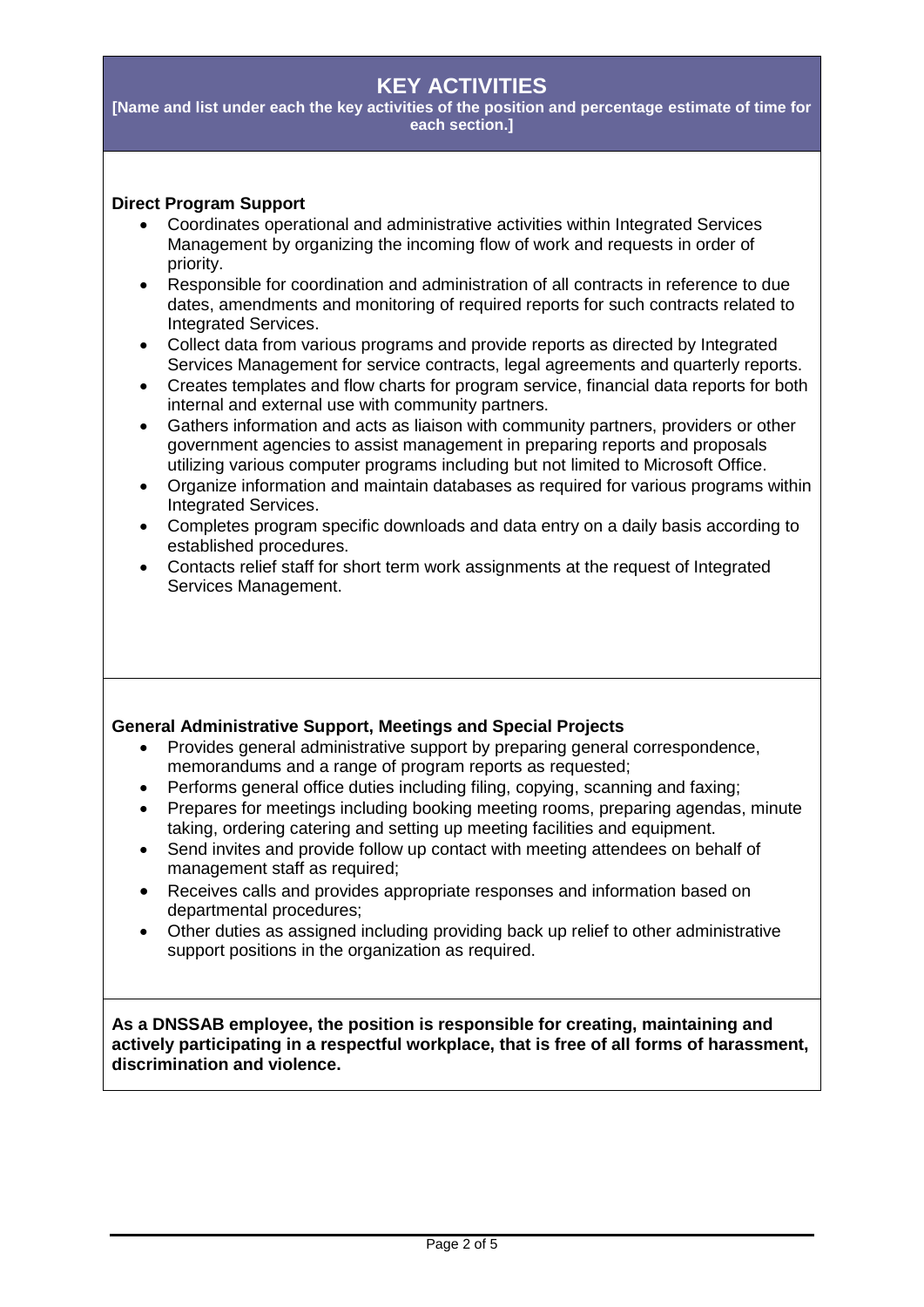# **QUALIFICATIONS**

- Post Secondary Diploma in Office Administration/Legal Assistant or an acceptable combination of education and experience;
- Two (2) years directly related experience;
- Excellent knowledge of general office procedures and time management skills;
- Comprehensive knowledge of the principles and practices of effective communications, as well as familiarity with new communications technologies and application to public sector organizations;
- Proven experience in delivering high quality customer service client centred, serviceoriented, and a team player;
- Knowledge and experience associated with handling and modifying contracts and/or contract administration;
- Experience setting up meetings and public presentation facilities equipment;
- Excellent oral, written and editing skills, with the ability to adapt communications to different audiences and mediums;
- Computer proficiency, including all aspects of Microsoft Office Applications
- Demonstrated regular attendance in keeping with the Board's Attendance Management Policy;
- Demonstrated respect of the confidentiality of privileges and sensitive personnel information;
- A valid Ontario driver's license and a vehicle available for use on the job;
- The ability to communicate in both official languages is considered an asset.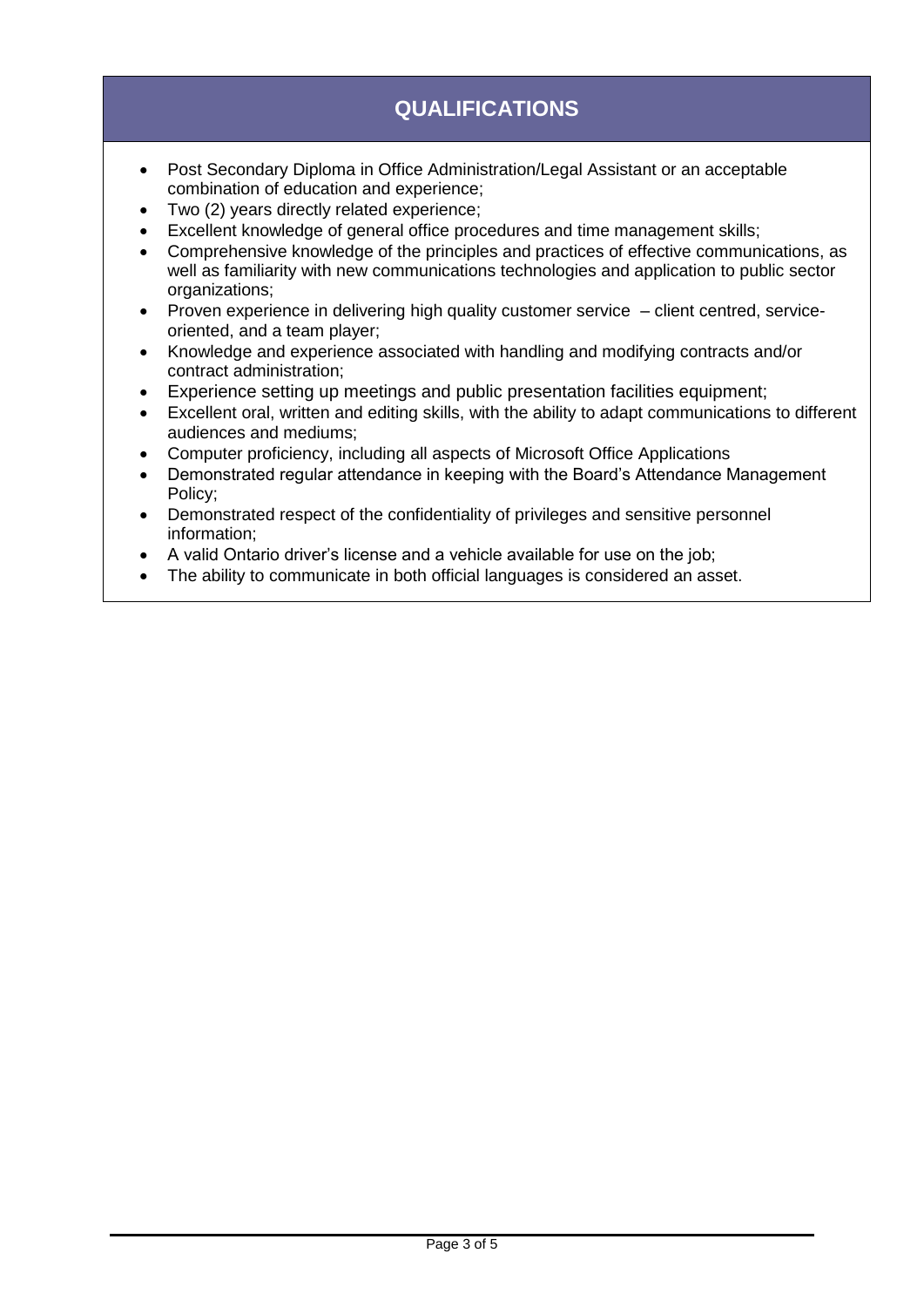# **COMPENSABLE FACTORS**

#### **KNOWLEDGE**

**[This subfactor measures the general knowledge and specialized or vocational training necessary to perform the job duties in a satisfactory manner and has no relationship to the academic achievement of an employee. The degree levels are normally expressed in terms of formal education or equivalent. Similar levels of achievement can be obtained through related experience, courses or self-improvement.]**

Undergraduate level (College) - Two years or equivalent.

#### **EXPERIENCE**

**[Should be considered when the degrees of knowledge are established. It serves as a scale of measurement for the amount of practical experience that an average individual having the appropriate theoretical knowledge, specific education and specialized training, would require to be able to perform the job duties.]**

Over one year, up to and including two years

#### **JUDGEMENT**

**[Measures the choice of action required in applying methods, procedures, or policies to complete the tasks.]**

The job requires adapting established methods or procedures. Work involves a choice of methods or procedures.

### **MENTAL EFFORT**

**[Measures the period of time wherein mental, visual and/or aural attentiveness is required on the job. Both the frequency and duration of the effort are to be considered.]**

Frequent periods of intermediate duration.

### **PHYSICAL ACTIVITY**

**[Measures the physical activity by the type and duration required to perform the duties.]**

Light activity of long duration.

# **DEXTERITY**

**[Measures the level of dexterity required by a job. The levels of manual dexterity are determined by considering the elements of speed and/or accurate hand/eye (or hand/foot) coordination. Movements can be either fine or coarse.]**

Employee is required to perform tasks that demand the accurate coordination of fine movements, where speed is a secondary consideration.